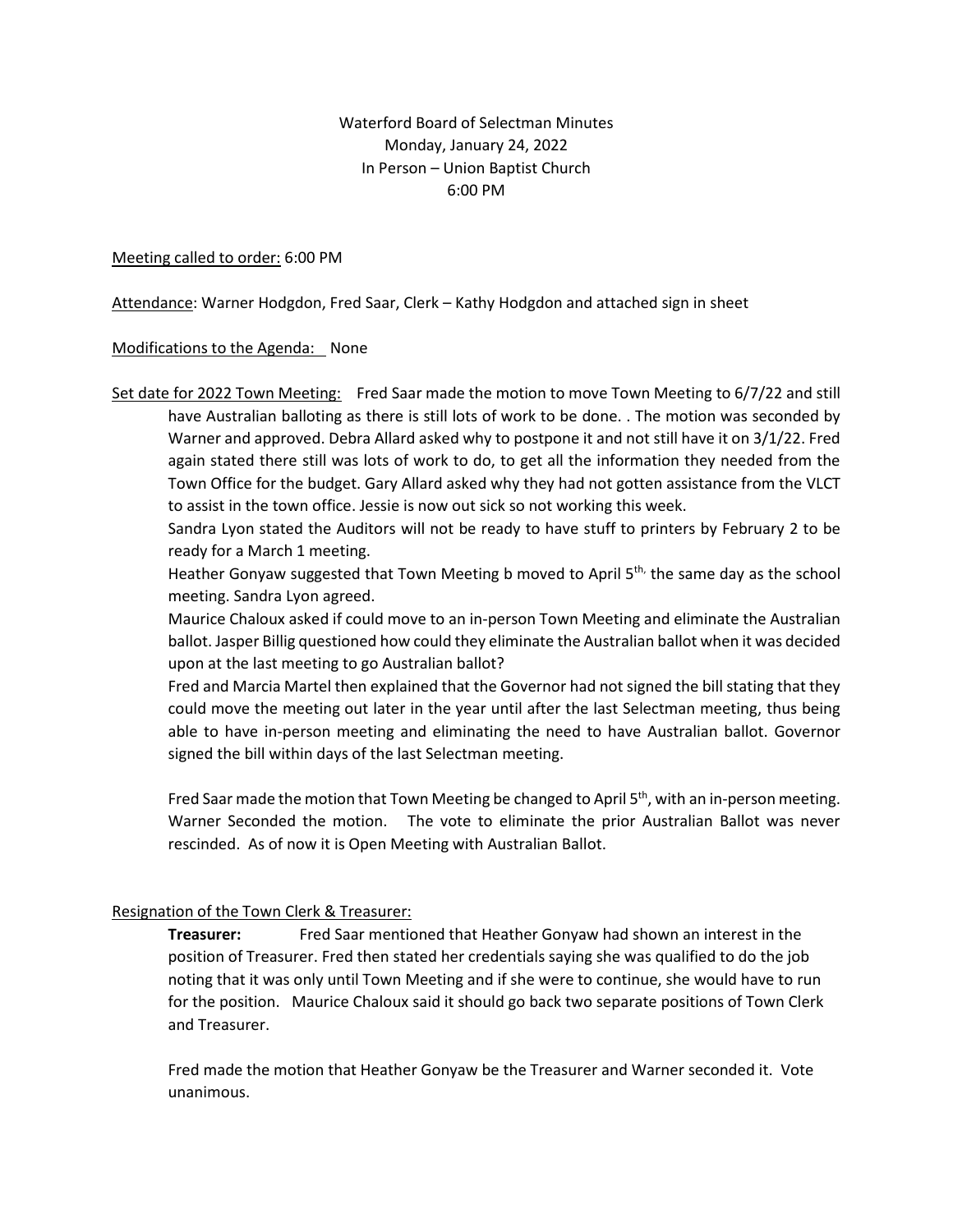**Town Clerk:** Marcia Martel asked if they had to be a resident of the Town of Waterford. Kathy Hodgdon stated that, yes, they did indeed have to be a resident in order to be appointed to an elected position according to the VLCT website. Marcia Martel said her daughter could move here by Monday. She has a piece of land next to them and was planning to build a house there next year. The motion was made by Fred Saar to appoint Kandy Benedetti as Town Clerk until Town Meeting Day. Warner seconded it. Vote passed.

After the meeting the clerk contacted VLCT for clarification. Their FAQ sheet is attached.

MEETING WAS ADJOURNED AT 6:15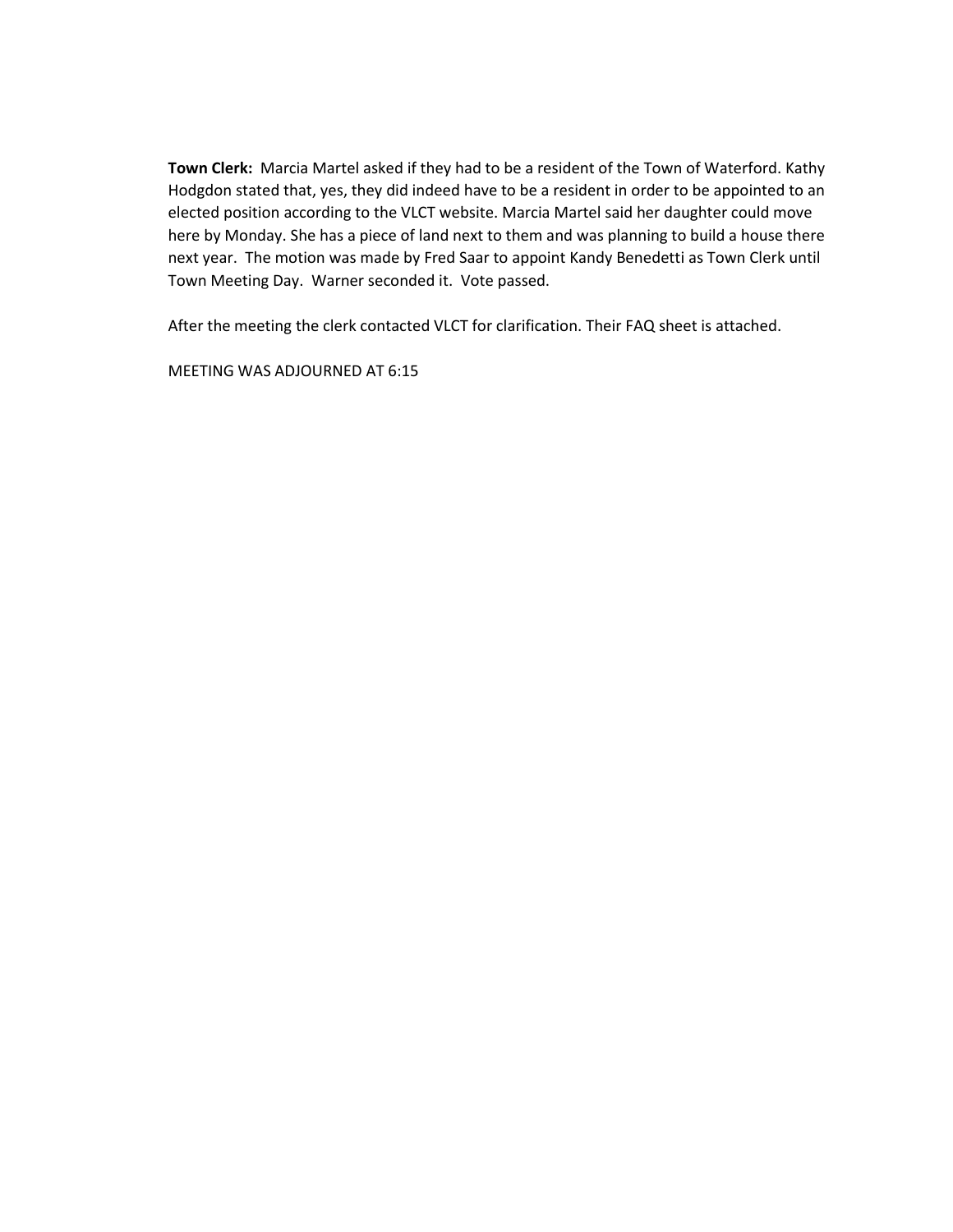|                 | <b>MEETING SIGN-IN SHEET</b>         |                        |                      |  |
|-----------------|--------------------------------------|------------------------|----------------------|--|
| <b>Project:</b> | <b>Waterford Selectboard Meeting</b> | Meeting Date: 01/24/22 |                      |  |
|                 | <b>SPECIAL MEETING</b>               | <b>PLACE</b>           | Union Baptist Church |  |

| <b>SIGNATURE</b>                | <b>PRINT</b>    | <b>SIGNATURE</b> | <b>PRINT</b>        |
|---------------------------------|-----------------|------------------|---------------------|
| Heather Mympu Heather M. Conger |                 | Kandri Banett    | Kandis Barrett      |
| Sandra Jyon Sandes J, Lyon      |                 | DWHINE KEACH     | Duayelfead          |
| naicia Machel Marcia Martel     |                 | petty            | Justin Stahld       |
| Ildets                          | Debra 41/44     | Daupres Deloy    | MALIELGE CHACay     |
| day Mid                         | Gantllard       | nivanto          | Maria Judes         |
| BILLWILLD                       |                 | and year         | Kobitz Cillt        |
| Row Wille                       | HON GRAY        | Drip/Cul         | LEWIS KRSHNER       |
| $D\varnothing$                  | ClanciGddings   |                  | $5 - ln G_{11}c$ tt |
| Bruart<br>Conina                | BRYANT/LEMIN    | Vatted           | MAthew Ash          |
| Sey- Villade                    | KEVINCGILLandFR | Bittis           | Ellee Billie        |
|                                 | JOSH DAKLEY     |                  | James Hunond        |
| If Inderle                      | Gib Transala    | Malayla Ellic    |                     |
| Nom en                          | CLEM Grul/      |                  | Jager Billig        |
| Herb Thatter                    | Herb Nutter     |                  | Elke Billig         |
| illott                          | Clifton Bullock |                  |                     |
|                                 | Helen PIKE      |                  |                     |
|                                 |                 |                  |                     |
|                                 | lichael Karall  |                  |                     |
| antaldo                         | Marcel Lapierre |                  |                     |

Page 1 of 1

**Tele**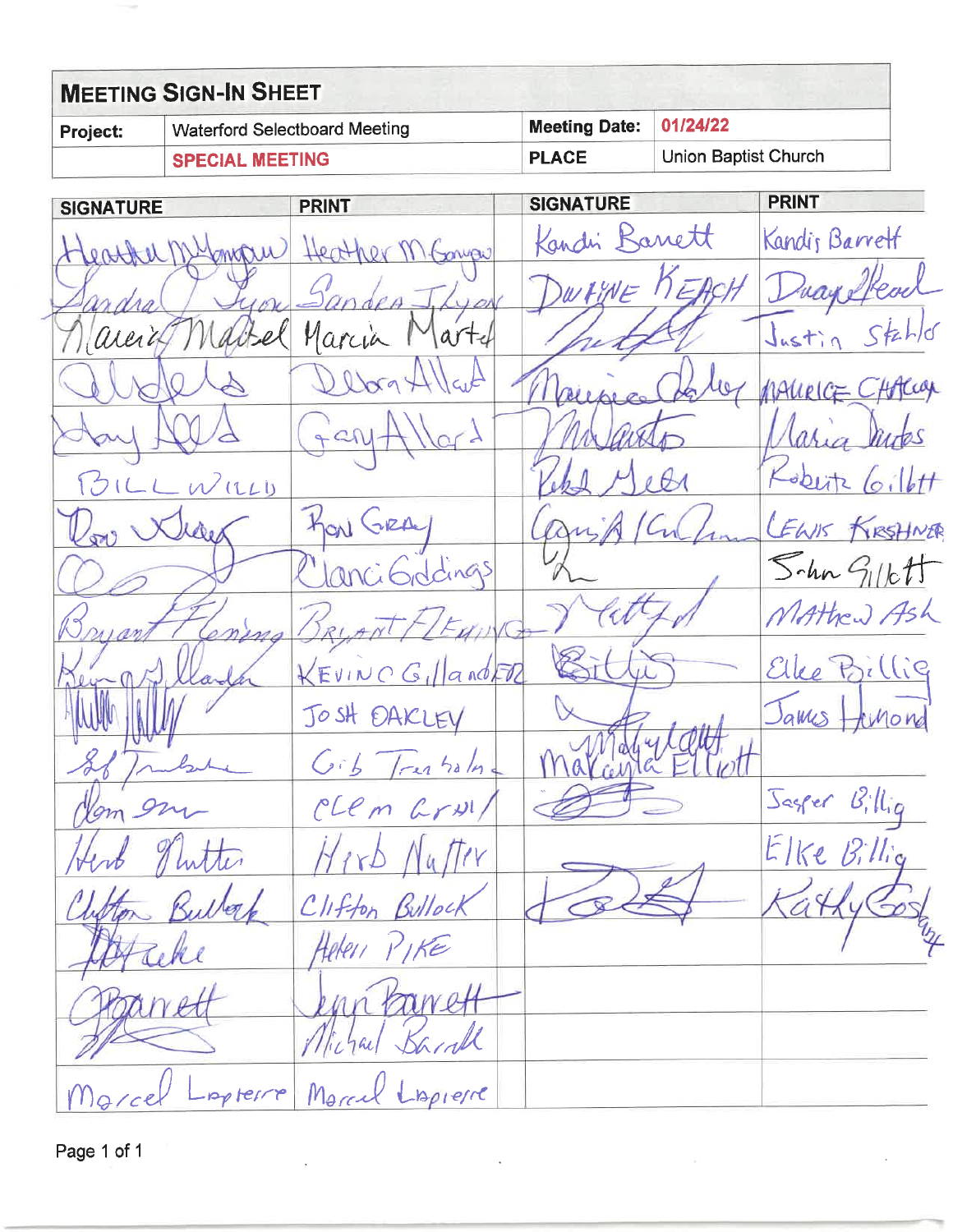

Published on Vermont League of Cities and Towns [\(https://www.vlct.org](https://www.vlct.org))

[Home](https://www.vlct.org/) > Vacancies in Elected Office FAQs

# **Vacancies in Elected Office FAQs**

Wednesday, October 20, 2021

This FAQ document provides general information about State law regarding vacancies in municipal office. Municipalities with a governance charter may have different requirements and responsibilities.

Vermont law states that an elected town office becomes "vacant" if the town officer resigns, is removed from office, dies, becomes unable to perform their duties due to a mental condition or psychiatric disability, or moves out of the town in which they serve. [24 V.S.A. § 961](https://legislature.vermont.gov/statutes/section/24/033/00961) [1]. A vacancy can also be created when a town clerk, selectperson, constable, lister, or fence viewer refuses or neglects - within 30 days of election or appointment - to take their oath of office pursuant to [24](https://legislature.vermont.gov/statutes/section/24/033/00831) [V.S.A. § 831](https://legislature.vermont.gov/statutes/section/24/033/00831) [2]. However, the office will not be deemed vacant until the selectboard has warned a regular meeting for that purpose and affords the officer the opportunity to take the oath of office at the meeting. The creation of a vacancy in town government can be a time of great confusion and uncertainty for municipalities. MAC developed a list of frequently asked questions and answers to assist members with vacant elected offices.

While every effort is made to provide members with the most accurate information possible, this document does not constitute legal advice. If you are a member and have questions about vacancies or other Vermont municipal issues please contact the VLCT Municipal Assistance Center at [info@vlct.org](mailto:info@vlct.org) [3] or call1-800-649-7915 for assistance.

## <span id="page-3-0"></span>**[What laws govern vacancies in locally elected offices?](#page-3-0)**

Absent the existence of a municipal governance charter (the more specific provisions of which will otherwise control), the laws governing vacancies in locally elected offices can be found in [Title 24,](https://legislature.vermont.gov/statutes/chapter/24/033) [Chapter 33, Subchapter 6, Sections 961-963](https://legislature.vermont.gov/statutes/chapter/24/033) [4].

# <span id="page-3-1"></span>**[How is a vacancy in a locally elected office created?](#page-3-1)**

A locally elected office becomes legally vacant when "a municipal officer resigns the officer's office, or has been removed, dies, becomes unable to perform the officer's duties due to a mental condition or psychiatric disability, or removes from town." [24 V.S.A. § 961\(a\)](https://legislature.vermont.gov/statutes/section/24/033/00961) [1]. A vacancy can also be created when a town clerk, selectperson, constable, lister, or fence viewer refuses or neglects – within 30 days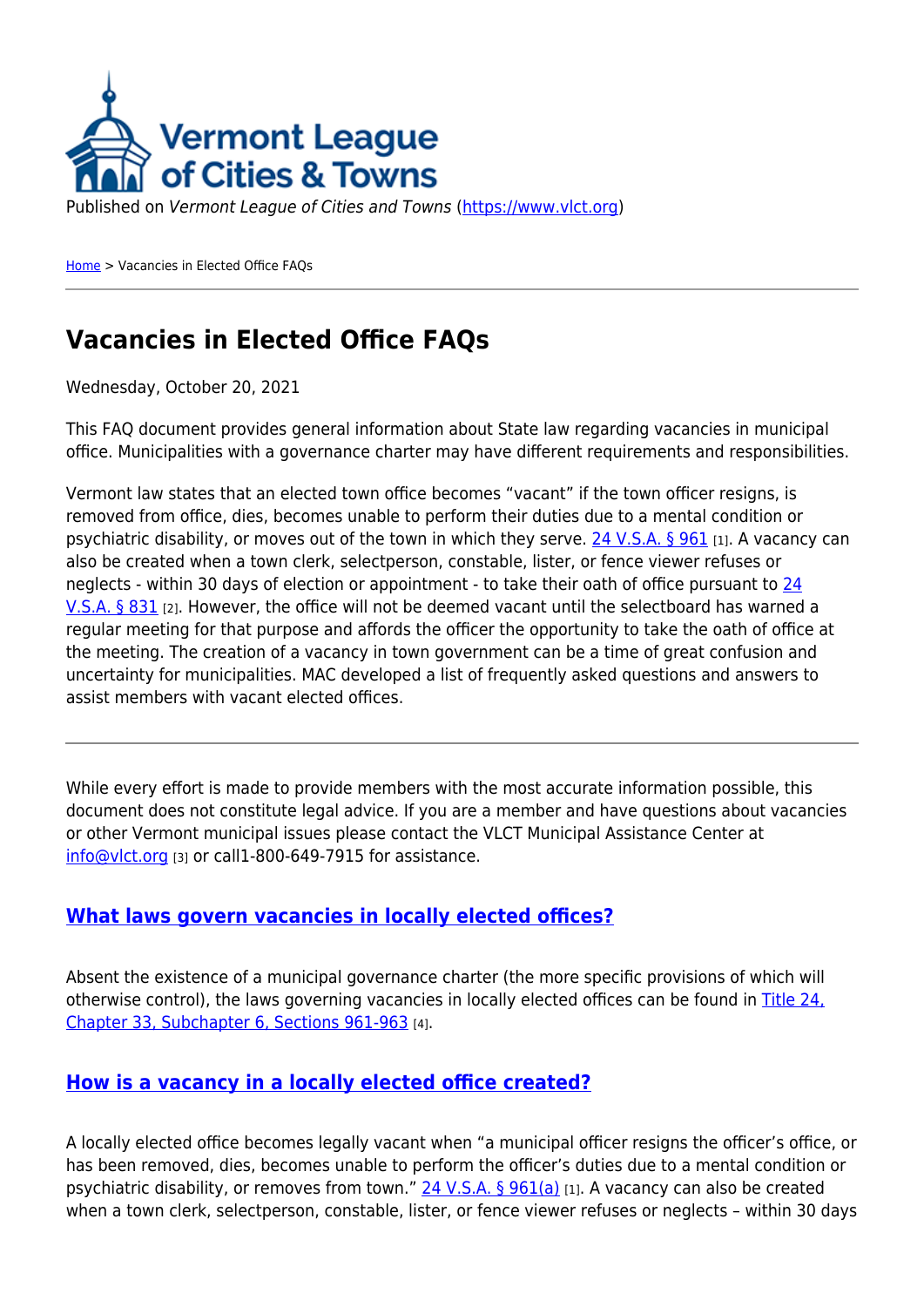of election or appointment – to take their oath of office. However, the office will not be deemed vacant until the selectboard has warned a regular meeting for that purpose and affords the town officer the opportunity to take the oath of office at the meeting. An elected office does not become vacant until such time as the circumstances creating the vacancy come to pass.

## <span id="page-4-0"></span>**[How is a vacancy filled?](#page-4-0)**

The law provides that when a vacancy is created, "the selectboard forthwith by appointment in writing shall fill such vacancy until an election is had."  $24$  V.S.A. § 963(a) [5]. The selectboard must file a record of its appointment in the office of the town clerk who must record it in the book of town records. [24 V.S.A. § 963\(b\)](https://legislature.vermont.gov/statutes/section/24/033/00963) [5]. The law also provides that a town may fill a vacancy at a special town meeting. [24 V.S.A. § 962](https://legislature.vermont.gov/statutes/section/24/033/00962) [6]. A special town meeting may be called by the selectboard or on the application of five percent of the town's voters.  $17$  V.S.A. § 2643(a). [7]

## <span id="page-4-1"></span>**[Can the voters demand "an election" to fill a vacancy?](#page-4-1)**

Yes. Because the selectboard's appointee to fill a vacancy serves only "until an election is had," and the law allows a town to fill a vacancy at a special town meeting, the voters may petition the selectboard for an election regardless of whether the selectboard has filled the vacancy or not. If the selectboard receives a valid voter backed petition signed by five percent of the voters of the town, it has 60 days from the date of its receipt to warn (provide official notice of) when the meeting will be held. [17 V.S.A. § 2643](https://legislature.vermont.gov/statutes/section/17/055/02643) [7]. The special town meeting date must be set for a date "not less than 30 nor more than 40 days" from the date it is warned. The statutory requirements for warning and noticing a special town meeting are found in [17 V.S.A. § 2641](https://legislature.vermont.gov/statutes/section/17/055/02641) [8]. For additional information about warning a special town meeting, please see our "[Quick Guide to Warning Special Town Meetings](https://www.vlct.org/node/14419) [9]".

# <span id="page-4-2"></span>**[Can a vacancy be filled during a state primary or federal election?](#page-4-2)**

Only if the selectboard warns a special town meeting to occur simultaneously with the primary or national election. State primary and national elections do not qualify as town meetings for purposes of filling vacancies.

## <span id="page-4-3"></span>**[When must a vacancy be filled?](#page-4-3)**

The law requires that a selectboard fill a vacancy "forthwith." Unfortunately, the law does not define what exactly "forthwith" means. When interpreting statutes, courts aim to implement the intent of the Legislature and will presume that it intended the plain, ordinary meaning of words, which can be taken from the dictionary. Black's Law Dictionary, 8th Ed defines "forthwith" as: "(1) Immediately; without delay; or (2) Directly; promptly; within a reasonable time under the circumstances."

## <span id="page-4-4"></span>**[Who is responsible for filling a vacancy?](#page-4-4)**

Most vacancies are filled by the selectboard, though there are three exceptions described below:

1. The board of cemetery commissioners has the sole authority to fill a vacancy on their own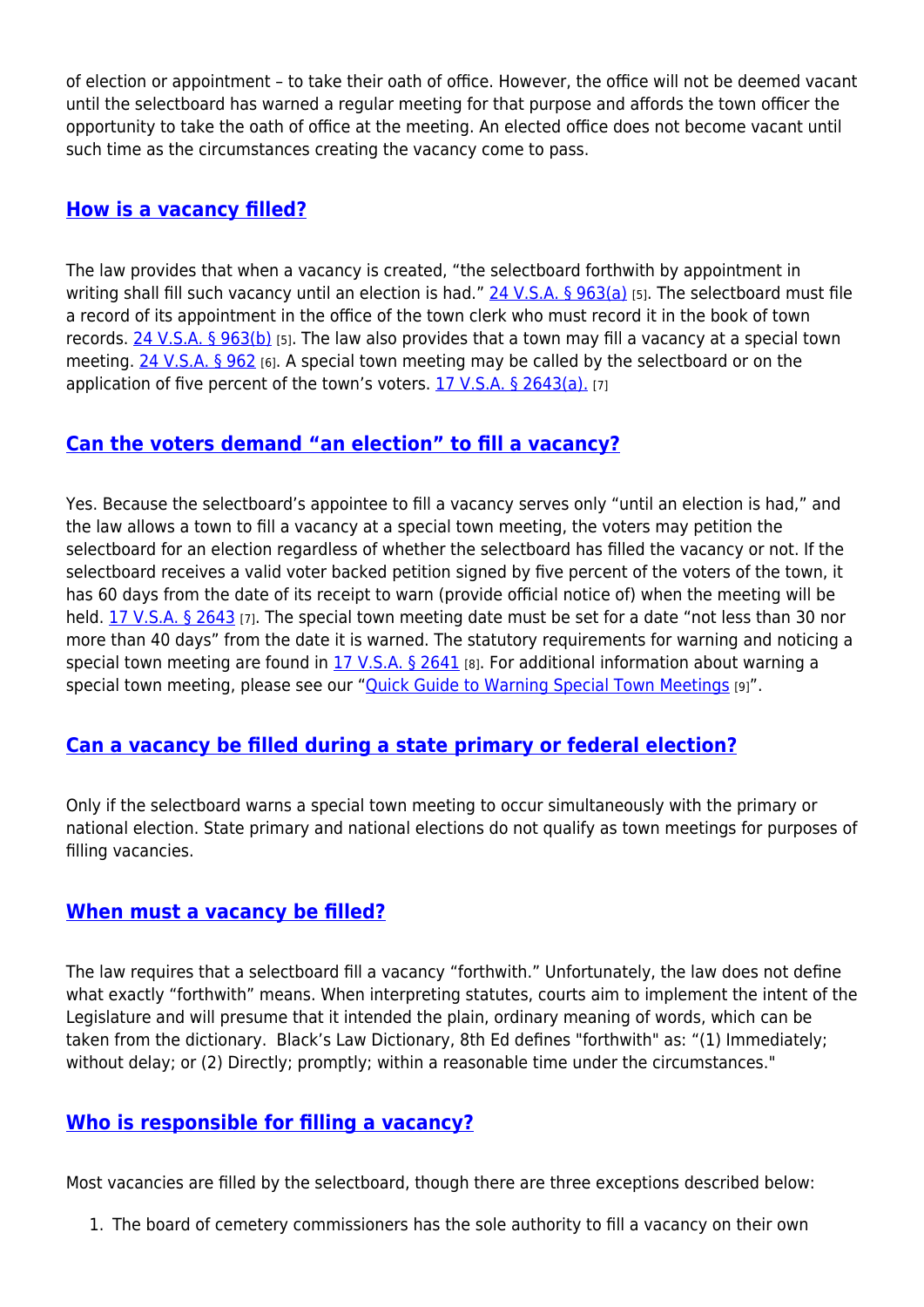board, but it is an authority they "may" not "must" exercise. This is the case even if a majority of the positions on the commission are vacant as the controlling law speaks to the "remaining commissioners." A person appointed to fill a vacancy on the board of cemetery commissioners serves "until the next annual meeting." [18 V.S.A. § 5374](https://legislature.vermont.gov/statutes/section/18/121/05374) [10].

- 2. A vacancy in the office of the justice of the peace is filled by Vermont's Governor. [17 V.S.A. §](https://legislature.vermont.gov/statutes/section/17/053/02623) [2623](https://legislature.vermont.gov/statutes/section/17/053/02623) [11].
- 3. A vacancy in the office of the board of listers is filled by the selectboard, but Vermont law provides that when there is less than a majority of the board and the selectboard cannot find a resident willing to serve, the selectboard may appoint a professional assessor (who need not be a town resident) until the next annual town meeting. [17 V.S.A. § 2651c](https://legislature.vermont.gov/statutes/section/17/055/02651C) [12].

# <span id="page-5-0"></span>**[Who is responsible for filling a vacancy on the Selectboard?](#page-5-0)**

The remaining selectpersons are responsible for filling a vacancy or vacancies on the selectboard. If there are vacancies in a majority of the selectboard at the same time so that the selectboard is unable to obtain a quorum and take binding action, the vacancies must be filled at a special town meeting called for that purpose by the remaining selectperson(s). If there are no selectpersons left in office, the Secretary of State must call a special town meeting to fill the vacancies. [24 V.S.A. § 963\(c\)](https://legislature.vermont.gov/statutes/section/24/033/00963) [5].

# <span id="page-5-1"></span>**[Can a non-resident be appointed to fill a vacancy?](#page-5-1)**

No. Eligibility to serve in a locally elected office is dependent upon being a legally qualified voter of the town. "At the annual meeting, a town shall choose from among its *registered voters* the following town officers, who shall serve until the next annual meeting and until successors are chosen, unless otherwise provided by law." [17 V.S.A. § 2646](https://legislature.vermont.gov/statutes/section/17/055/02646) [13]. Emphasis added. Being a registered voter of a town is dependent upon being a resident of that town. "Any person may register to vote in the town of their residence in any election held in a political subdivision of this state in which he or she resides who, on election day: (1) is a citizen of the United States; (2) is a resident of the State of Vermont; (3) has taken the voter's oath; and (4) is 18 years of age or more." [17 V.S.A. § 2121](https://legislature.vermont.gov/statutes/section/17/043/02121) [14]. Since only registered voters can hold locally elected office, only residents of the town in which the vacancies exist are eligible to be appointed to serve those offices.

## <span id="page-5-2"></span>**[Can the selectboard appoint someone to fill a vacancy who holds an office](#page-5-2) [that is deemed "incompatible" by statute?](#page-5-2)**

Yes, but the person appointed will have to resign one of the incompatible offices once the appointment is made.  $17$  V.S.A. § 2647 [15].

## <span id="page-5-3"></span>**[How does the selectboard choose someone to appoint to fill a vacancy?](#page-5-3)**

There is no process that is specifically required by law. If the selectboard decides that it wants to appoint someone, it is up to the selectboard to decide whether to solicit or interview candidates for the vacant position. The selectboard may use the public notice of vacancy to advertise the availability of the office to interested applicants. The selectboard is free to craft the appointment process in any way it chooses, including requesting letters of interest/resumes, asking candidates to come to a board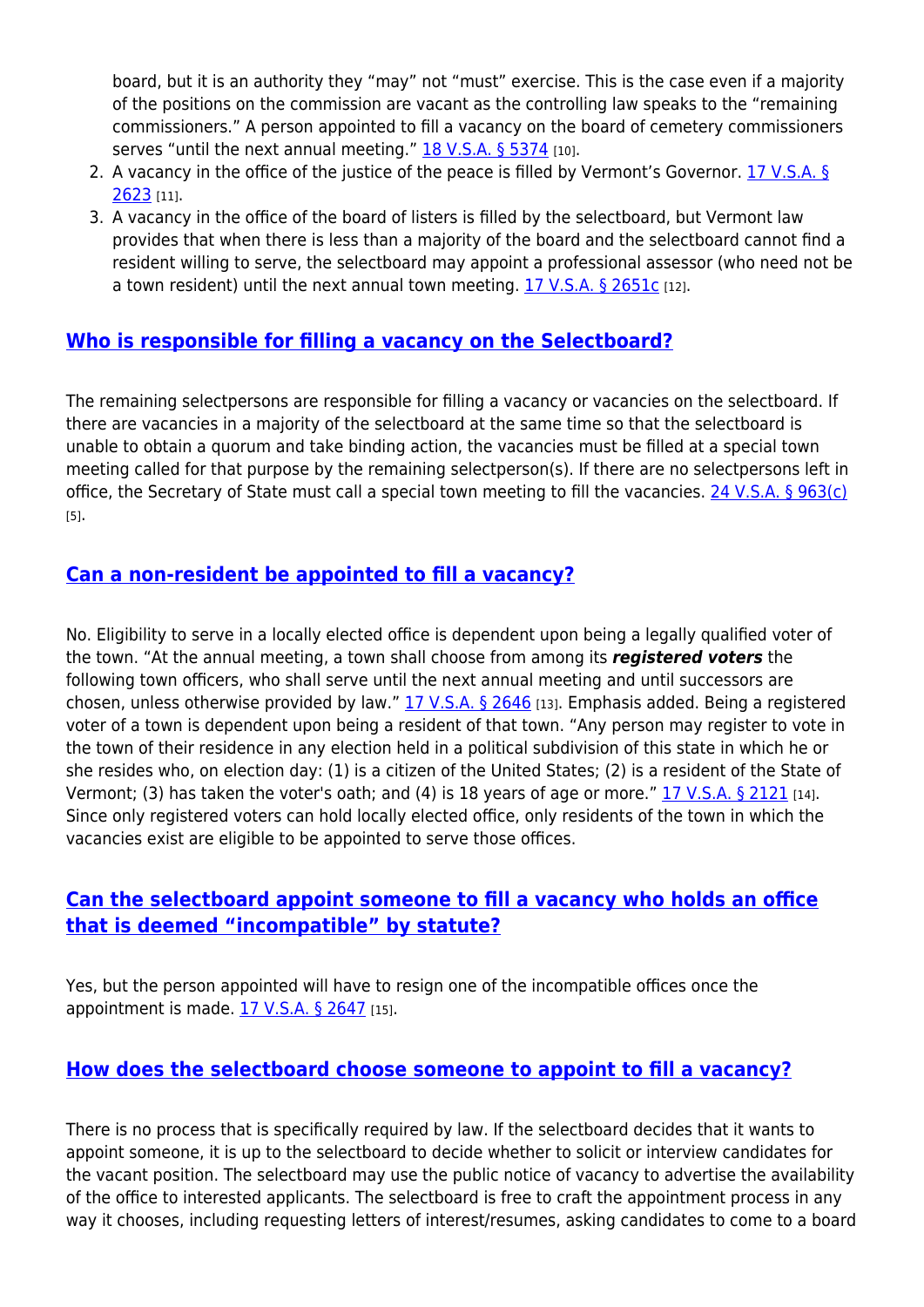meeting to discuss their candidacy, or having no process at all.

# <span id="page-6-0"></span>**[When someone is appointed to fill a vacancy, how long do they serve?](#page-6-0)**

A person appointed by the selectboard serves "until an election is had." [24 V.S.A. § 963](https://legislature.vermont.gov/statutes/section/24/033/00963) [5]. This means that an appointee will remain in office until the next annual town meeting (if no special town meeting is called), at which time the voters will elect a replacement to fill the balance of the office's unexpired term, if any, or to a new term. If a special meeting is called, the person elected to the position will serve the remainder of the office's original term.

There is an exception to this general rule. When a vacancy is created in the office of trustee of public funds, the person chosen to fill the vacancy, whether by appointment or election, "shall serve only for the remainder of the unexpired term."  $24$  V.S.A. § 2431 [16].

#### <span id="page-6-1"></span>**[How does a town officer resign their elected office?](#page-6-1)**

Although not specifically required by law, it is best practice for a resignation to be given in a written document that includes the date and time that the resignation will take effect, and that is signed by the resigning officer. This will avoid any uncertainly as to when the office will become vacant and when exactly a replacement may be selected. Using a written document will also help deal with the fact that people sometimes say things in the heat of the moment that they later regret. Confirming a verbal resignation in writing is the cleanest course of action, even if the verbal resignation was recorded in the minutes of a meeting. The words and actions of an officer taken together indicate that an officer intends to resign. A letter of resignation helps solidify that intention. A resignation letter should be addressed and presented to the selectboard since the selectboard has a statutory duty to post notice of the vacancy and to fill it "forthwith by appointment in writing . . . until an election is had . . .." Additionally, the town clerk, depending on the office, may have to notify the State. [24 V.S.A. §§](https://legislature.vermont.gov/statutes/section/24/033/00961) [961](https://legislature.vermont.gov/statutes/section/24/033/00961) [1], [963](https://legislature.vermont.gov/statutes/section/24/033/00963) [5].

## <span id="page-6-2"></span>**[When is a resignation effective?](#page-6-2)**

A resignation is not effective until the date and time of the announced resignation has passed. An elected officer announcing that he or she "will resign in one month" is not bound by Vermont law to leave the office at the self-proclaimed date. On the other hand, if an elected officer announces the date of their last day, and that day comes and goes without the officer changing their mind, then the office becomes vacant on the next day.

#### <span id="page-6-3"></span>**[Does a resignation need to be accepted to be effective?](#page-6-3)**

<span id="page-6-4"></span>No, there is nothing in State statute or case law that requires that a selectboard to "accept" a resignation. A leading treatise on municipal law states that "[w]here the holding of an office is not compulsory, in the absence of legal provision, resignation upon delivery to the proper authorities takes effect without acceptance; and in such case a successor may be appointed or elected without the formal acceptance of the resignation." McQuillin, Municipal Corporations, § 12.125. There being no "legal provision" in Vermont to the contrary, it seems appropriate to focus on receipt rather than acceptance of a resignation.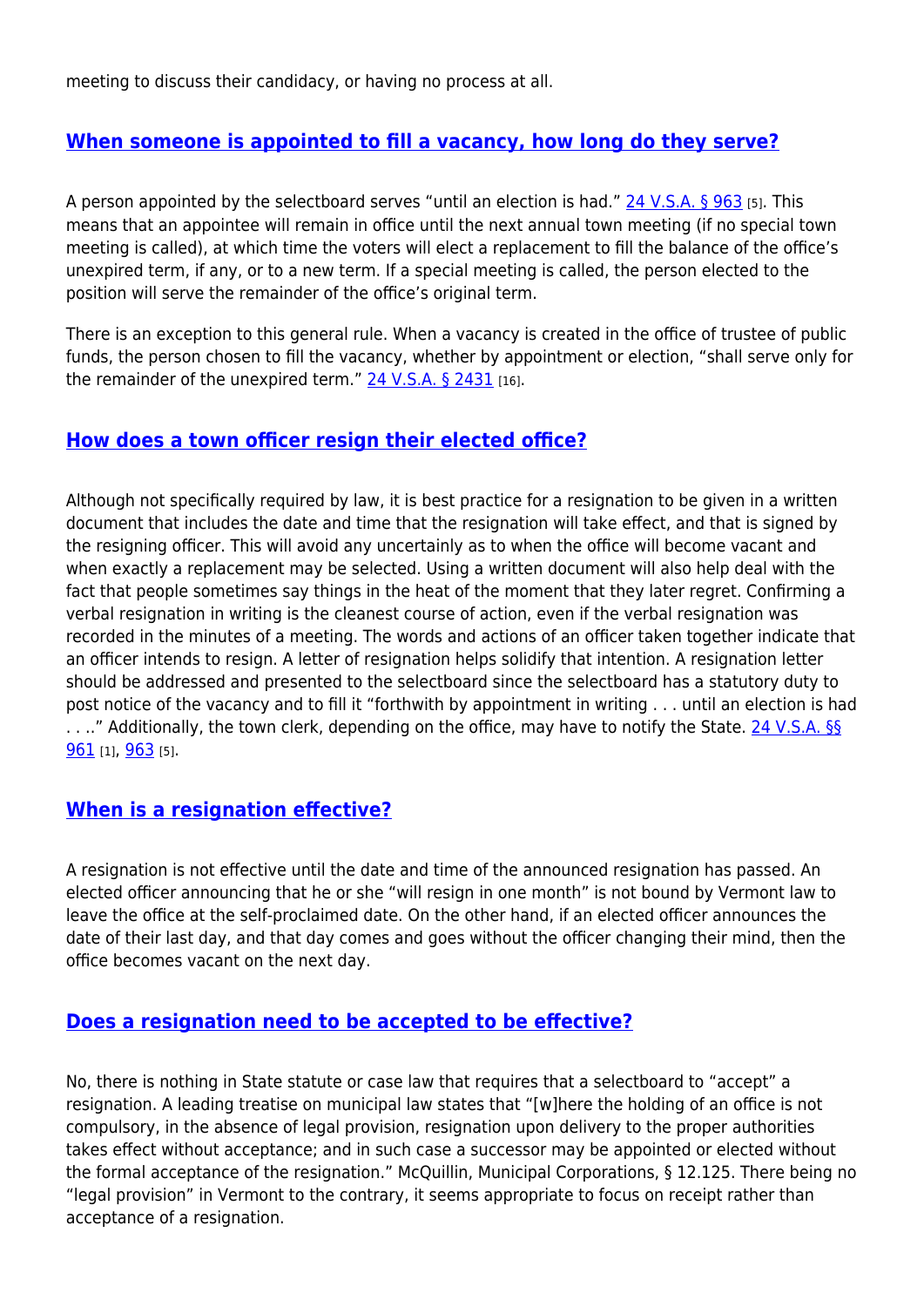## **[Can a resignation be withdrawn?](#page-6-4)**

Yes, but only prior to the date and time that the resignation takes effect. A resignation cannot be withdrawn after it takes effect. Since a resignation is completely voluntary and does not have to be accepted, a court would likely hold that when an officer has given a specified date for resignation, that officer is free to rescind their resignation at any time before the stated effective date.

## <span id="page-7-0"></span>**[Does the public need to be notified of a vacancy?](#page-7-0)**

Yes. The Town is obliged to provide public notice of the vacancy within ten days of the effective date of the vacancy by posting such notice in the town clerk's office and at least two public places in town. [24 V.S.A. § 961\(a\)](https://legislature.vermont.gov/statutes/section/24/033/00961) [1]. The notice serves to inform the public of the change in leadership and of the citizens' right to petition for a special town meeting to elect someone to the position. [24 V.S.A. §](https://legislature.vermont.gov/statutes/section/24/033/00961)  $961(a)$  [1]. Posting the notice of vacancy is required in all instances, regardless of whether the selectboard fills the vacancy by appointment. Note that the selectboard may appoint to fill a vacancy before the notice is publicly posted. Please see below for a model "Notice of Vacancy."

## <span id="page-7-1"></span>**[Is there a template I can use for a Notice of Vacancy?](#page-7-1)**

**VLCT Model Notice of Vacancy.** Vermont law merely states that the selectboard is obliged to post notice of the vacancy but does not give any detail about what the notice looks like. Below is a suggested template for a vacancy notice. A selectboard may fill the vacancy prior to noticing it, though not prior to the creation of the vacancy. The selectboard may also want to supplement this template to advertise the availability of a vacant office to interested applicants.

Copy below this line

#### **TOWN OF [***INSERT NAME OF TOWN***]**

#### **NOTICE OF VACANCY**

#### **[***insert date of notice***]**

In accordance with 24 V.S.A. § 961(a), the Selectboard of the Town of *linsert name of town*] hereby gives notice of a vacancy created by [insert applicable reason such as "resignation," "death," etc.] in the office of [insert name of office] effective [effective date of vacancy].

The Selectboard, pursuant to 24 V.S.A. § 963, [insert "will make" or "made" as appropriate] an appointment to fill this vacancy at its meeting on [insert date and time of meeting]. The person appointed will serve until a town election is had.

CITIZENS' RIGHT TO PETITION FOR VOTE: Titles 17 V.S.A. § 2643 and 24 V.S.A. § 963 grant citizens the right to petition for a vote to replace the Selectboard's appointee at a special town meeting. If a special town meeting is called, the newly elected town officer will remain in office for the balance of the unexpired term. If a special town meeting is not called, the Selectboard's appointee will remain in office until the next annual town meeting.